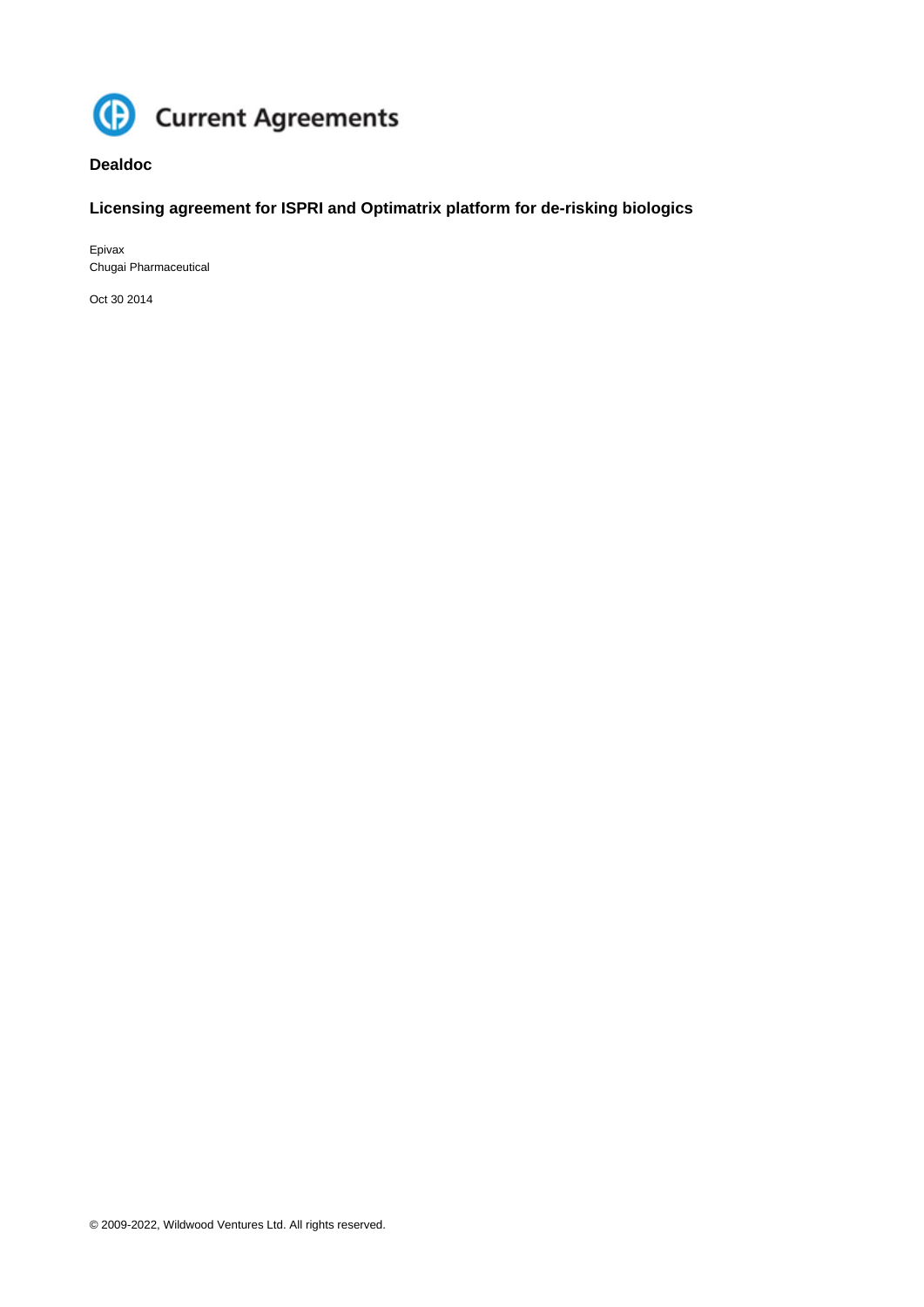## **Licensing agreement for ISPRI and Optimatrix platform for de-risking biologics**

**Companies:**

## Announcement date: Case Contract 2014 **Deal value, US\$m:** n/d

- Details
- **Financials**
- **Termsheet**
- **Press Release**
- Filing Data
- **Contract**

## **Details**

| Announcement date:       | Oct 30 2014                                       |
|--------------------------|---------------------------------------------------|
| Industry sectors:        | Bigpharma                                         |
|                          | <b>Biotech</b>                                    |
|                          | Pharmaceutical                                    |
|                          | Research tools                                    |
| Asset type:              | Technology                                        |
| Therapy areas:           | Immunology                                        |
|                          | Discovery tools » High throughput screening (HTS) |
| <b>Technology types:</b> | Proteomics                                        |
|                          | Screening                                         |
|                          | Software tools                                    |
| Deal components:         | Licensing                                         |
|                          |                                                   |
|                          |                                                   |
|                          |                                                   |
| Deal value, US\$m:       | n/d                                               |

#### **Termsheet**

**Financials**

Chugai Pharmaceutical signed an agreement with EpiVax to incorporate EpiVax's ISPRI immunogenicity screening and deimmunization technology into Chugai's drug development toolbox.

EpiVax has developed a web-based secure, interactive work environment for immunogenicity screening, the "interactive screening and protein re-engineering website".

ISPRI can be used for high throughput screening of partial and complete sequences of biological (protein therapeutic) candidates.

Demmunization of Functional Therapeutics (DeFT), the approach used by EpiVax to redesign proteins, modifies the parts of the proteins that bind to human antigen presenting cells such as dendritic cells.

DeFT also takes into consideration Tregitopes (T regulatory epitopes), a unique EpiVax discovery that is associated with regulatory T cell induction.

The OptiMatrix tool is used in the optimization process, and T effector epitopes may be removed or Tregitopes may be reintroduced, depending on the protein sequences.

## **Press Release**

Chugai Licenses ISPRI and OptiMatrix Platform from EpiVax for De-Risking Biologics

**Epivax** Chugai Pharmaceutical